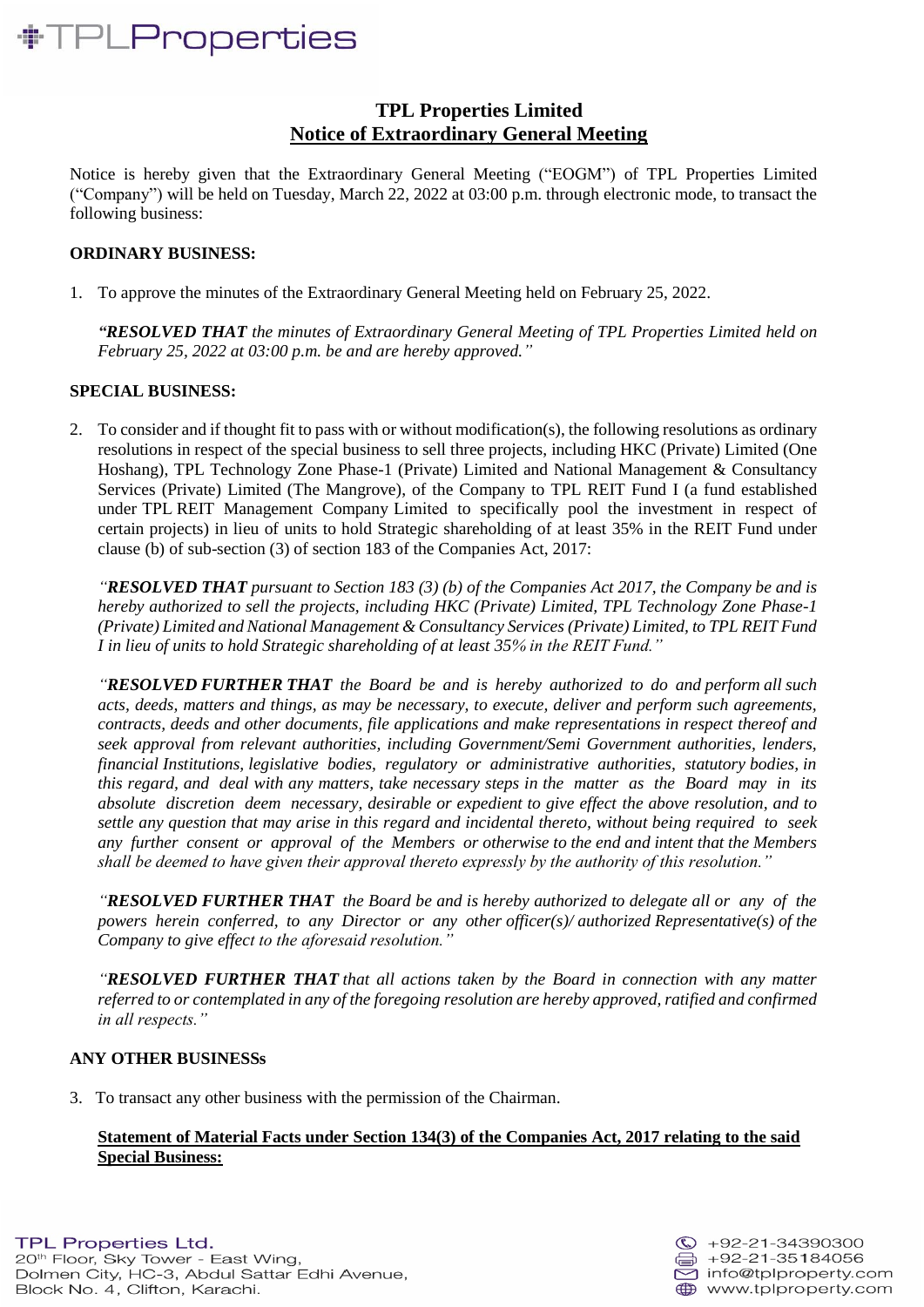## *NTPLProperties*

### **Sale of the Projects to TPL REIT Fund I**

The Company is desirous of selling its three projects, including HKC (Private) Limited (One Hoshang), TPL Technology Zone Phase-1 (Private) Limited and National Management & Consultancy Services (Private) Limited (The Mangrove), to TPL REIT Fund I in lieu of units to hold Strategic shareholding of at least 35% in the REIT Fund. The same has been approved/recommended by the Board of Directors of the Company in its meeting held on February 25, 2022.

The information required to be annexed to the Notice by Notification No. S. R. O. 423(I)/2018 dated April 03, 2018 is set out below:

|                                        |                                                     |                                    | National Management &                  |
|----------------------------------------|-----------------------------------------------------|------------------------------------|----------------------------------------|
|                                        |                                                     |                                    | <b>Consultancy Services</b>            |
|                                        |                                                     | TPL Technology Zone                | (Private) Limited (The                 |
| Name of the subsidiary                 | HKC (Private) Limited                               | Phase-1 (Private) Limited          | Mangrove)                              |
| Cost and book value of investment in   | PKR 708,724,800                                     | PKR 750,000,000                    | PKR 3,400,000,000                      |
| subsidiary:                            | (As of December, 2021)                              | (As of December, 2021)             | (As of December, 2021)                 |
|                                        |                                                     |                                    |                                        |
|                                        | PKR 1,733,832,300                                   | PKR 1,655,635,500                  | PKR 6,799,710,000                      |
|                                        | (As of December, 2021)                              | (As of December, 2021)             | (As of December, 2021)                 |
| Total market value of subsidiary       | Valued by Grant                                     | Valued by Grant Thornton           | Valued by Grant Thornton               |
| based on value of the shares of the    | Thornton Anjum Rahman                               | Anjum Rahman based on              | Anjum Rahman based on                  |
| subsidiary company:                    | based on Adjusted NAV                               | <b>Adjusted NAV</b>                | <b>Adjusted NAV</b>                    |
|                                        | Methodology                                         | Methodology                        | Methodology                            |
|                                        | PKR 188,841,621                                     | PKR 684,527,018                    | PKR 3,352,260,000                      |
|                                        | (As per Audited                                     | (As per Audited Financial          | (As per Audited                        |
|                                        | <b>Financial Statements of</b>                      | Statements of June, 2021)          | Financial Statements of                |
|                                        | June, 2021)                                         |                                    | June, 2021)                            |
| Net worth of subsidiary as per latest  |                                                     | PKR 1,649,734,412                  |                                        |
| audited financial<br>statements<br>and | PKR 187,557,005                                     | (As per Unaudited                  | PKR 6,799,160,000                      |
| subsequent<br>interim<br>financial     | (As per Unaudited                                   | <b>Financial Statements of</b>     | (As per Unaudited                      |
| statements, if available;              | <b>Financial Statements of</b>                      | December, 2021)                    | <b>Financial Statements of</b>         |
|                                        | December, 2021)                                     | <b>Total Consideration: PKR</b>    | December, 2021)                        |
|                                        | <b>Total Consideration:</b><br>PKR 725 mn (for 80%) |                                    | <b>Total Consideration:</b>            |
|                                        | stake owned)                                        | 1,625 mn (for 100% stake<br>owned) | PKR 6,800 mn (for 100%<br>stake owned) |
|                                        |                                                     |                                    |                                        |
|                                        | The consideration has                               | The consideration has              | The consideration has                  |
|                                        | been determined at                                  | been determined in-line to         | been determined in-line                |
|                                        | discount to the                                     | the independent Valuation          | to the independent                     |
|                                        | independent Valuation                               | conducted by Grant                 | Valuation conducted by                 |
|                                        | conducted by Grant                                  | Thornton Anjum Rahman              | <b>Grant Thornton Anjum</b>            |
|                                        | Thornton Anjum Rahman                               | based on Adjusted NAV              | Rahman based on                        |
| Total consideration for disposal of    | based on Adjusted NAV                               | Methodology                        | <b>Adjusted NAV</b>                    |
| investment in subsidiary, basis of     | Methodology                                         |                                    | Methodology                            |
| determination of the consideration     |                                                     | The Company shall                  |                                        |
| and its utilization                    | The Company shall                                   | subscribe to the units in          | The Company shall                      |
|                                        | subscribe to the units in                           | TPL REIT Fund I against            | subscribe to the units in              |
|                                        | TPL REIT Fund I against                             | the total consideration of         | TPL REIT Fund I against                |
|                                        | the total consideration of                          | PKR 1,625 mn                       | the consideration of PKR               |
|                                        | PKR 725 mn                                          |                                    | 4,420 mn and cash of                   |
|                                        |                                                     |                                    | PKR 2,380 mn.                          |
|                                        |                                                     |                                    |                                        |
|                                        |                                                     |                                    | The cash shall be utilized             |
|                                        |                                                     |                                    | to pay off debt availed                |
|                                        |                                                     |                                    | for acquisition of the<br><b>SPV</b>   |
|                                        |                                                     | 1. Realize gain of PKR             | 1. Realize gain of PKR                 |
| Quantitative and qualitative benefits  | 1. Realize gain of PKR<br>17 mn on sale             | 875 mn on sale within              | 3,400 mn within three                  |
| expected to accrue to the members.     |                                                     | one year of acquisition            |                                        |
|                                        |                                                     |                                    |                                        |

### **TPL Properties Ltd.**

20<sup>th</sup> Floor, Sky Tower - East Wing, Dolmen City, HC-3, Abdul Sattar Edhi Avenue, Block No. 4, Clifton, Karachi.

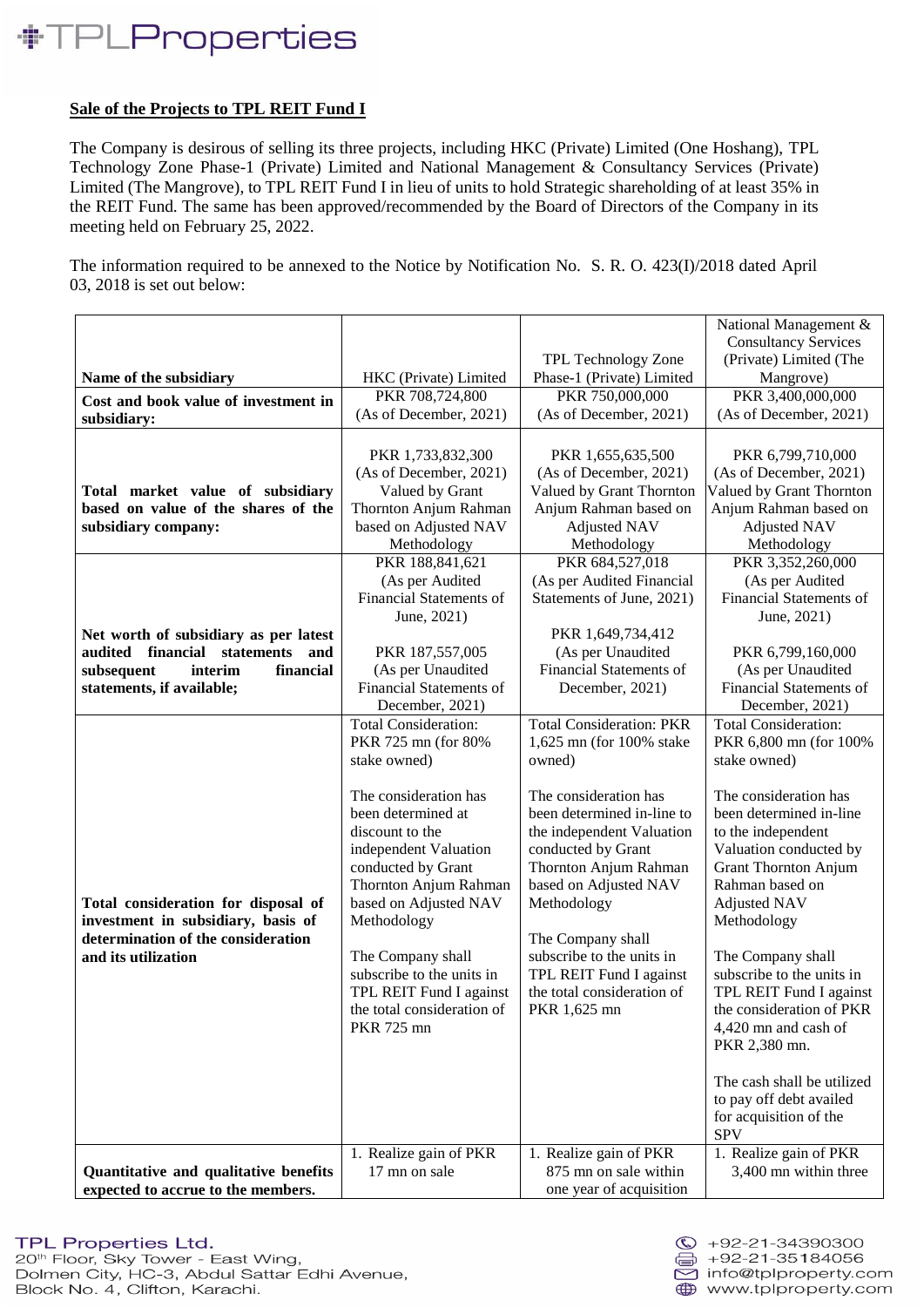### <sup>P</sup>LProperties

By Order of the Board

**Danish Qazi**

### **Company Secretary Karachi, March 01, 2022**

#### **Notes:**

### **1. Reason for holding EOGM through electronic mode i.e. Coronavirus Contingency Planning:**

In view of the threat of pandemic outbreak and to protect the wellbeing of shareholders, the Company requests its members to attend and participate in the general meeting through video link facility only to avoid large gathering at one place.

Therefore, to attend and participate in the EOGM through video link facility, members are requested to register their particulars (Name, Folio/CDS Account Number, CNIC Number and Cell Phone Number) with the Company Secretary by emailing to company. Secretary@tplholdings.com at least 24 hours before the time of EOGM.

The members can also provide comments/suggestions for the proposed agenda items of the Extraordinary General Meeting by emailing the same to [company.secretary@tplholdings.com.](mailto:company.secretary@tplholdings.com)

### **2. Closure of Share Transfer Books:**

The Share Transfer Book of the Company will remain closed from March 21, 2022 to March 22, 2022 (both days inclusive). Share Transfers received at M/s THK Associates (Pvt.) Limited, Plot No. 32-C, Jami Commercial Street 2, D.H.A., Phase VII, Karachi-75500. Pakistan by the close of business hours (5:00 PM) on March 18, 2022, will be treated as being in time for the purpose of above entitlement to the transferees.

### **3. Participation in the Meeting:**

All members of the Company are entitled to attend the meeting and vote there at through Proxy. A proxy duly appointed shall have such rights as respect to the speaking and voting at the meeting as are available to a member. Duly filled and signed Proxy Form must be received at the Registrar of the Company M/s THK Associates (Pvt.) Limited, Plot No. 32-C, Jami Commercial Street 2, D.H.A., Phase VII, Karachi-75500. Pakistan, not less than 48 hours before the Meeting.